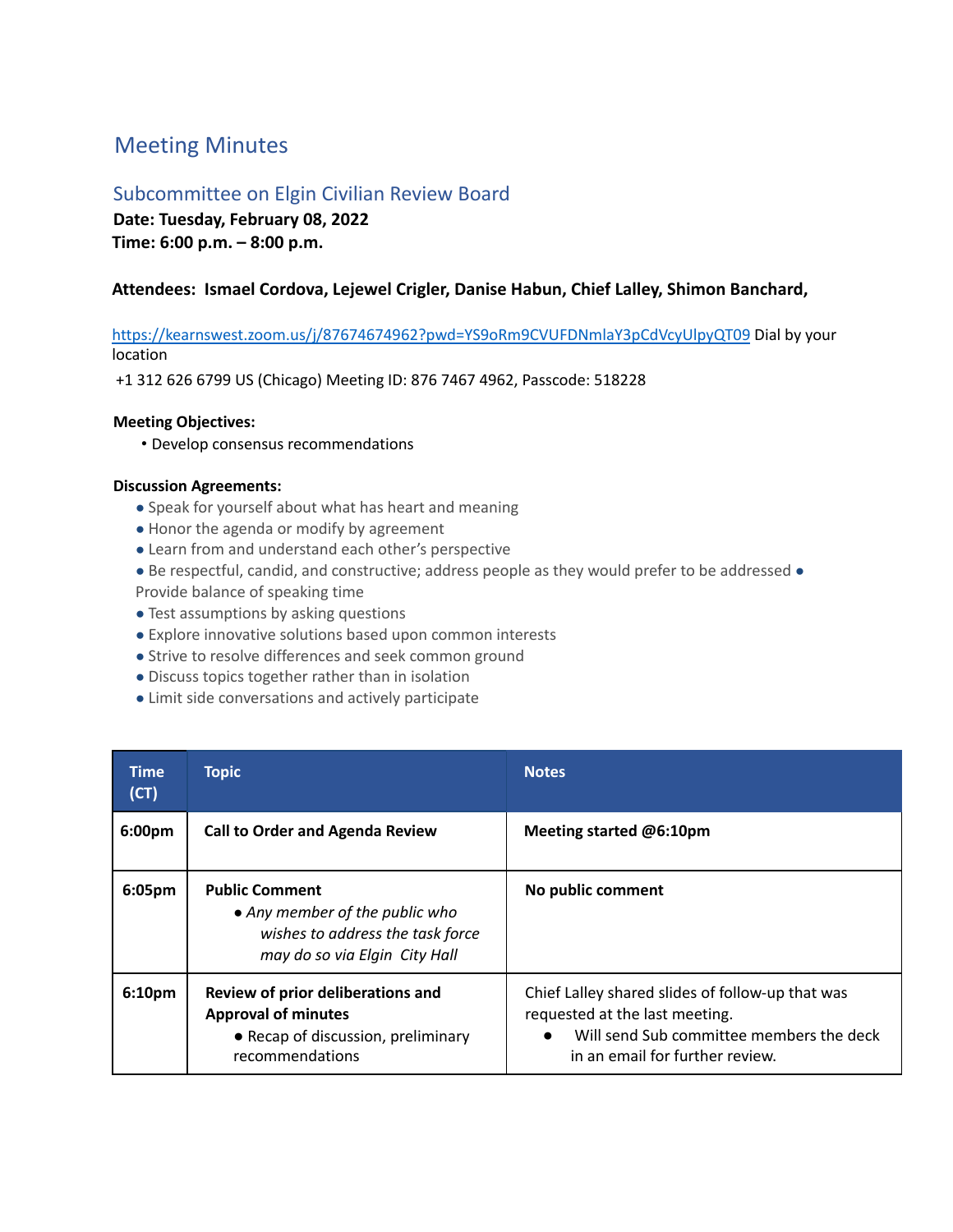| Facilitator Schooler stated the purpose and what is<br>hoped to be accomplished during this meeting is that<br>the Sub-committee will find consensus on<br>recommendation vote can be taken and we will<br>report the vote out, hopefully everyone supports<br>recommendation then it is taken to Task Force then<br>to City Council.                                                                                                                                                                                                                                                                                                                                                                                                                                                                               |
|---------------------------------------------------------------------------------------------------------------------------------------------------------------------------------------------------------------------------------------------------------------------------------------------------------------------------------------------------------------------------------------------------------------------------------------------------------------------------------------------------------------------------------------------------------------------------------------------------------------------------------------------------------------------------------------------------------------------------------------------------------------------------------------------------------------------|
| Facilitator Schooler stated that there were<br>conversations that the Civilian Review Board is a<br>body that has a significant number of African<br>Americans and is geographically a part of Elgin.<br>• Where do the Civilian Review Board enter as it<br>pertains to the review process? More<br>investigative than review? Where will the<br>Civilian Review Board be in the timeline?                                                                                                                                                                                                                                                                                                                                                                                                                         |
| Member Cordova spoke about how he views the<br>Civilian Review Board recommendation and he feels<br>it should be one sole recommendation and not<br>broken out in parts.<br>Member Habun agreed and believes the Civilian<br>Review Boards should have a role in the discipline<br>process of officers.                                                                                                                                                                                                                                                                                                                                                                                                                                                                                                             |
| Cordova was concerned because there was not a<br>meeting the previous week.concerns revolve on the<br>fact that we didn't meet last week. He spoke to the<br>following:<br>The details need to be defined as much as<br>possible when put into a recommendation.<br>Language is so important. We have to be as<br>specific as possible to the "want" with no<br>interpretation left. Think Aurora may have<br>rushed and I don;t want our residents to feel<br>that way. Need to put in as much time as<br>possible so that we are producing quality<br>work. Need structure so you can compare to<br>other ordinances instead of bouncing from<br>idea to idea.<br>Crigler agreed with Cordova and shared her<br>thoughts that It has to be a lot more detailed.<br>I want to make sure that this board is open to |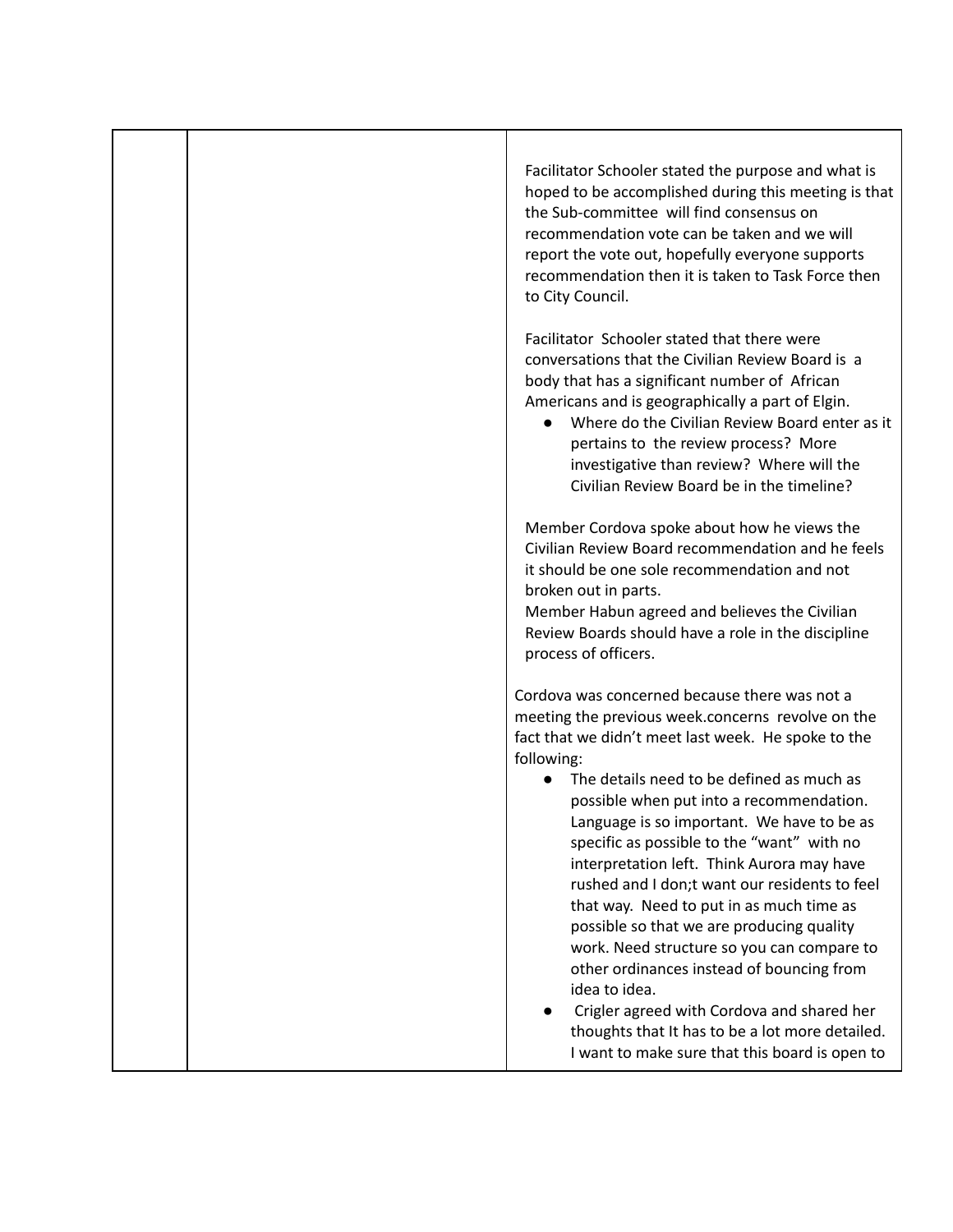| all citizens of Elgin. "All People" Young African<br>American males that possibly<br>have been in the system and are getting their<br>life on track. Want them to be a part of the<br>board. Don't want to shut anyone out. What<br>are the 20 hours of training? If they don;t<br>have that time then will they be able to<br>participate? Is it through their decisions and it<br>should be a group that is doing that. Serving<br>(3) years? I'm looking at (2) at the most. We<br>have teeth in this game otherwise this is void.                                                                                                                                                                                                                                                                                                                                                                                                                                           |
|---------------------------------------------------------------------------------------------------------------------------------------------------------------------------------------------------------------------------------------------------------------------------------------------------------------------------------------------------------------------------------------------------------------------------------------------------------------------------------------------------------------------------------------------------------------------------------------------------------------------------------------------------------------------------------------------------------------------------------------------------------------------------------------------------------------------------------------------------------------------------------------------------------------------------------------------------------------------------------|
| Sub-committee member Habun stated that there be<br>an ordinance creating the CRB that will be created by<br>the city attorney. Facilitator Schooler suggested it be<br>drafted by an attorney approved by the city council.                                                                                                                                                                                                                                                                                                                                                                                                                                                                                                                                                                                                                                                                                                                                                     |
| Sub-Committee members started voting on the<br>number of members that should serve on the Civilian<br>Review Board and there was a consensus on (9)<br>members.                                                                                                                                                                                                                                                                                                                                                                                                                                                                                                                                                                                                                                                                                                                                                                                                                 |
| Sub- Committee Members discussed options on the<br>training of the members.<br>Classes become subject to the Open Meetings<br>Act. Agree with Shimon disadvantage to come<br>in without training.<br>Separate an amount of time training is needed<br>and the number of AX hours. Can be done<br>over an amount of time. Maybe workarounds<br>in regards to training.<br>Respect everyone's opinionsthink that it is<br>important to consider members' situations.<br>Everyone on board and commissions need to<br>do better. Those people have the time for the<br>training and it doesn't do anything for them.<br>The Commission is not the minority/majority.<br>And I think this is a way to address this. We<br>are willing to accommodate your schedule for<br>you to be able to do this. How quickly once<br>appointed will be sitting in front of a case<br>Members of CRB must complete $-$ ?---<br>number of hours.<br>All of the training should be done beforehand |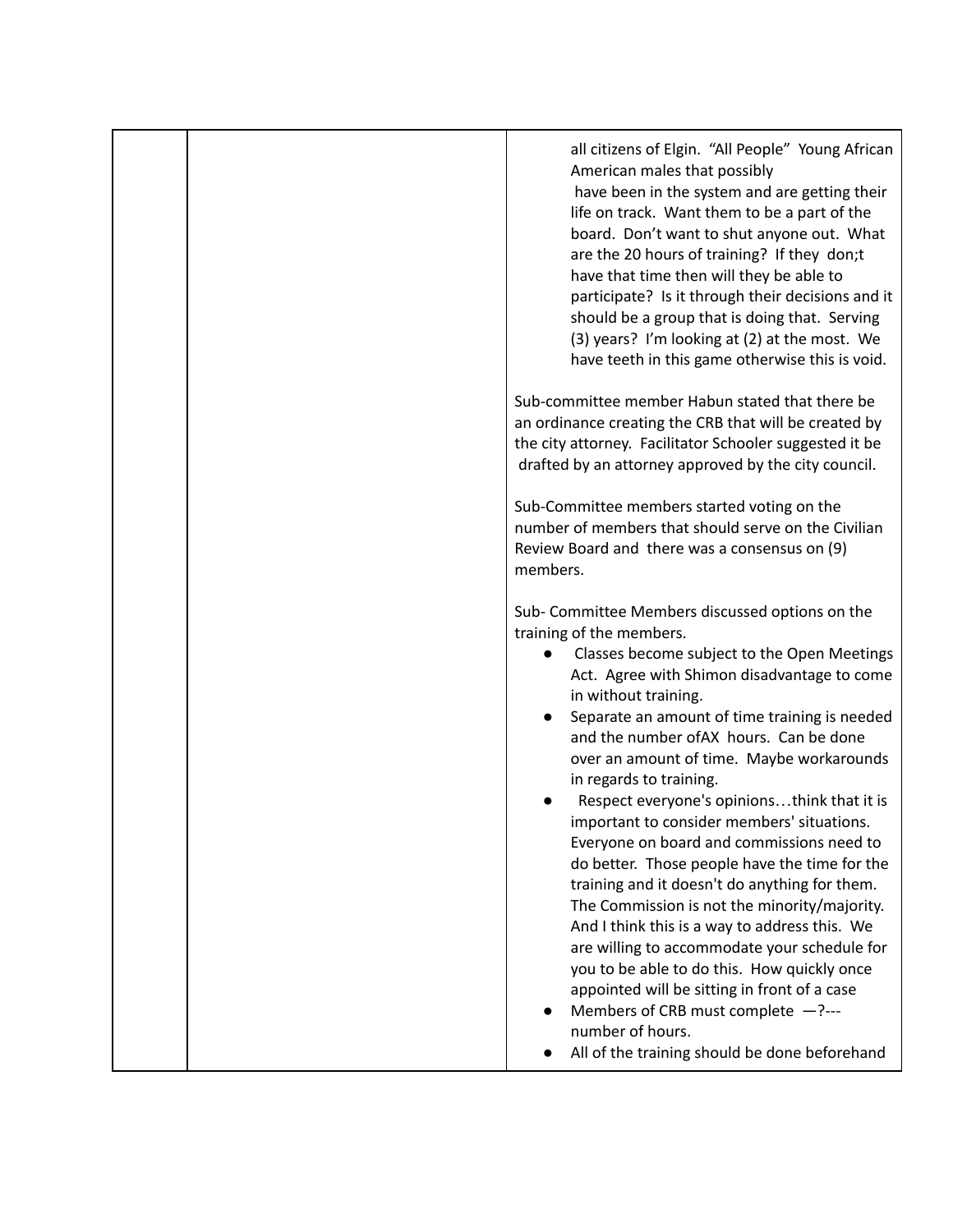|        |                                                                              | and shouldn't be taken lightly. Members need<br>to be informed and educated. Training should<br>be completed before serving on the Board.<br>Member Crigler shared that she asked some young<br>adults if they would be willing to participate on this<br>board. They were uncomfortable to possibly ride<br>along with police officers and they are concerned with<br>people seeing them. Can I trust that officer will not<br>ask me questions about things going on in the<br>community? Are we not judging them on the incident?<br>Government gets mixed up.                                                                                                                                                                                                                                                                                                                                                                                                                 |
|--------|------------------------------------------------------------------------------|-----------------------------------------------------------------------------------------------------------------------------------------------------------------------------------------------------------------------------------------------------------------------------------------------------------------------------------------------------------------------------------------------------------------------------------------------------------------------------------------------------------------------------------------------------------------------------------------------------------------------------------------------------------------------------------------------------------------------------------------------------------------------------------------------------------------------------------------------------------------------------------------------------------------------------------------------------------------------------------|
| 6:20pm | <b>Discussion of Roles and Responsibilities</b><br>for Civilian Review Board |                                                                                                                                                                                                                                                                                                                                                                                                                                                                                                                                                                                                                                                                                                                                                                                                                                                                                                                                                                                   |
| 6:50pm | <b>Break</b>                                                                 | <b>No Break</b>                                                                                                                                                                                                                                                                                                                                                                                                                                                                                                                                                                                                                                                                                                                                                                                                                                                                                                                                                                   |
| 7:00pm | <b>Discussion of Roles and Responsibilities</b><br>for Civilian Review Board | Sub-committee continued to share recommendations<br>of the training process for the Civilian Review Board.<br>Facilitator Schooler questioned what if training was<br>given in their first few meetings before evaluating a<br>case but not all in the frontline of the timeline. 1 to 2<br>hours in the first set of meetings.<br>Member Cordova states his concern over the phrasing<br>and detail he feels that is an important piece.<br>incorporating it is important.<br>The subcommittee could not come to a consensus on<br>the training process so they agreed to table it for now.<br>The Subcommittee spoke on the number of terms that<br>a person can serve in the subcommittee and couldn't<br>come to a consensus so agreed to table it.<br>Facilitator Schooler pointed out where the<br>subcommittee landed on terms and went over<br>suggested recommendations.<br>3 year term with some staggering is where we<br>landed.<br>Serve on board/application to the |